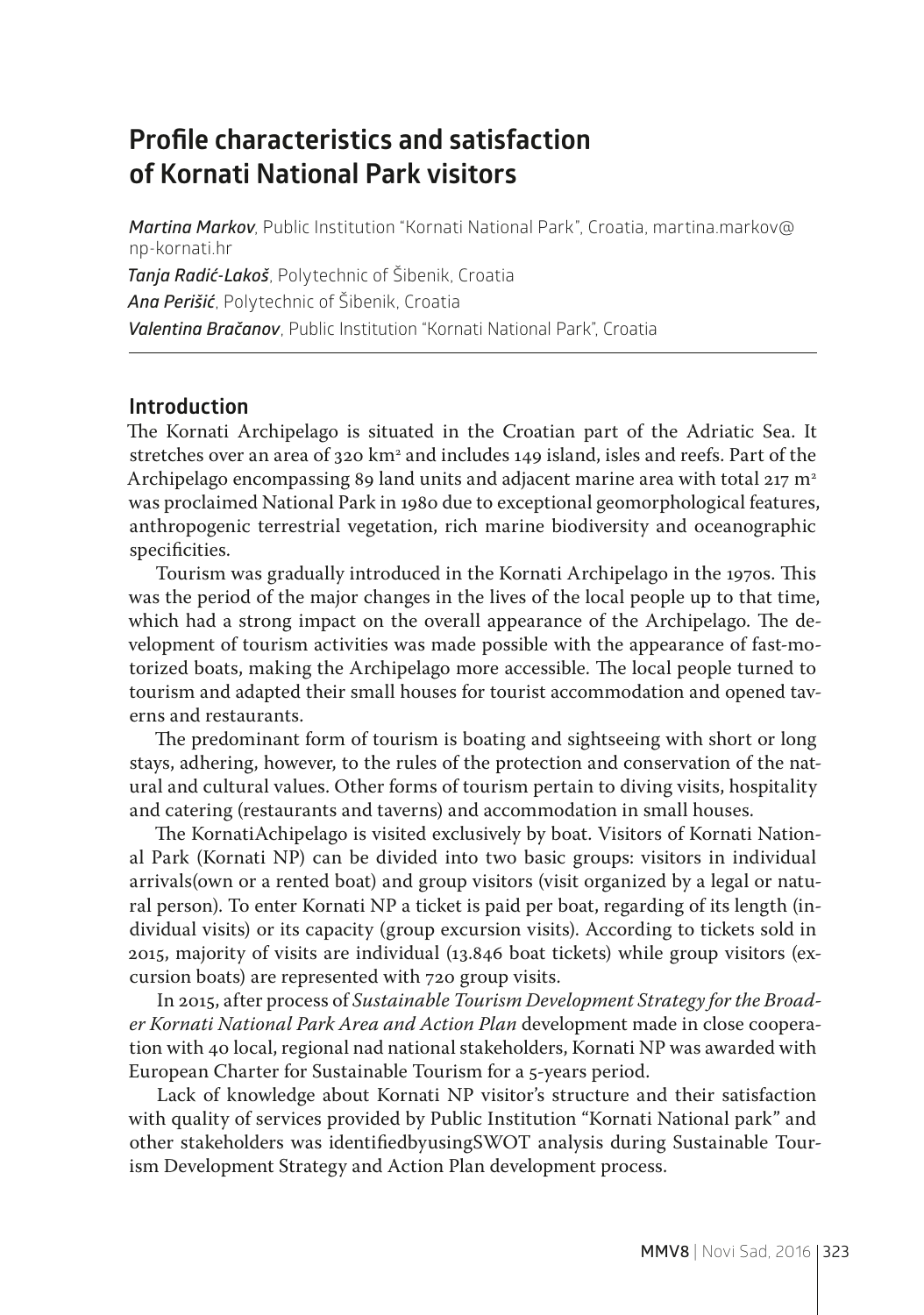#### **Aim of the research**

Aim of the research is to identify structure of visitors in individual arrivals and group visitors as well as to assess their satisfaction with different elements of visit and offer in order to define measures for its improvement.

## **Method**

Research was conducted by Polytechnic in Šibenikfrom June until September 2015. byusing a structured questionnaire prepared in five languages. The sample includes two profile visitors: group visitors (visitors on excursion boats) and visitors in individual arrivals. The survey was conducted by using a self-filling questionnaire under the supervision of interviewers on several locations in Murter and Kornati NP and online.The research content was defined based on review of domestic and foreign literature. This includessociodemographic characteristics of visitors; visitors' motivation, loyalty and sources of visitors' information; visitors' expenditure; visitors' satisfaction; intention on revisiting and recommendations. Visitors' satisfaction was analyzed for 13 different categories:park information availability, usefulness of guides and maps for visitors available in the park, usefulness of information on biodiversity, staff professionalism and kindness, quality and maintenance of pathway and tracks, possibility to enjoy in nature, availability of local products, range of available activities, number of other visitors in the park, value for money, availability of contents to persons with special needs and older generations, satisfaction with means of transport to the park and overall satisfaction with the park. Furthermore,recommendations for the improvement were also included in the questionnaire.The sampling was conducted by using a stratified random sampling.

## **Results**

Analysis of 349 filled questionnaires showed that the overall structure of the visitors is dominated by highly educated visitors of middle age, with a monthly income of up to 2,000  $\varepsilon$ . The largest number of visitors were Germans (19.1%) followed by domestic visitors (17.6%). The primary motivationfor visitors' arrival is resting and relaxation (62.9%) and enjoying the nature (60.6%). Visitors are mostly in their first visit to the Park (the share of group visitors that were in their first visit to the park is significantly higher (81%) compared to visitors in individual arrivals (44%)). More than half of the respondents have intention of revisiting (61% of individual visitors largely express intention of revisiting the Parkcompared to 43% of group visitors). The main source of information about the park is the word-of-mouth marketing (for visitors on excursion boats 34.8% and for visitors in individual arrivals 41.4%), followed by the internet/web pages and travel magazines.

Visitors' satisfaction by categories is shown in Table 1. Visitors are extremely pleased with the total stay in the Park, especially with the means of transport to the park, the opportunity to enjoy nature, staff professionalism as well as with value for money. More than 70% of visitors rated their satisfaction withaforementioned elements ashighorvery high. Furthermore, visitors are critical to the usefulness of maps and guides, range of available activities, the availability of local products and the number of other visitors to the park. Their satisfaction is extremely low